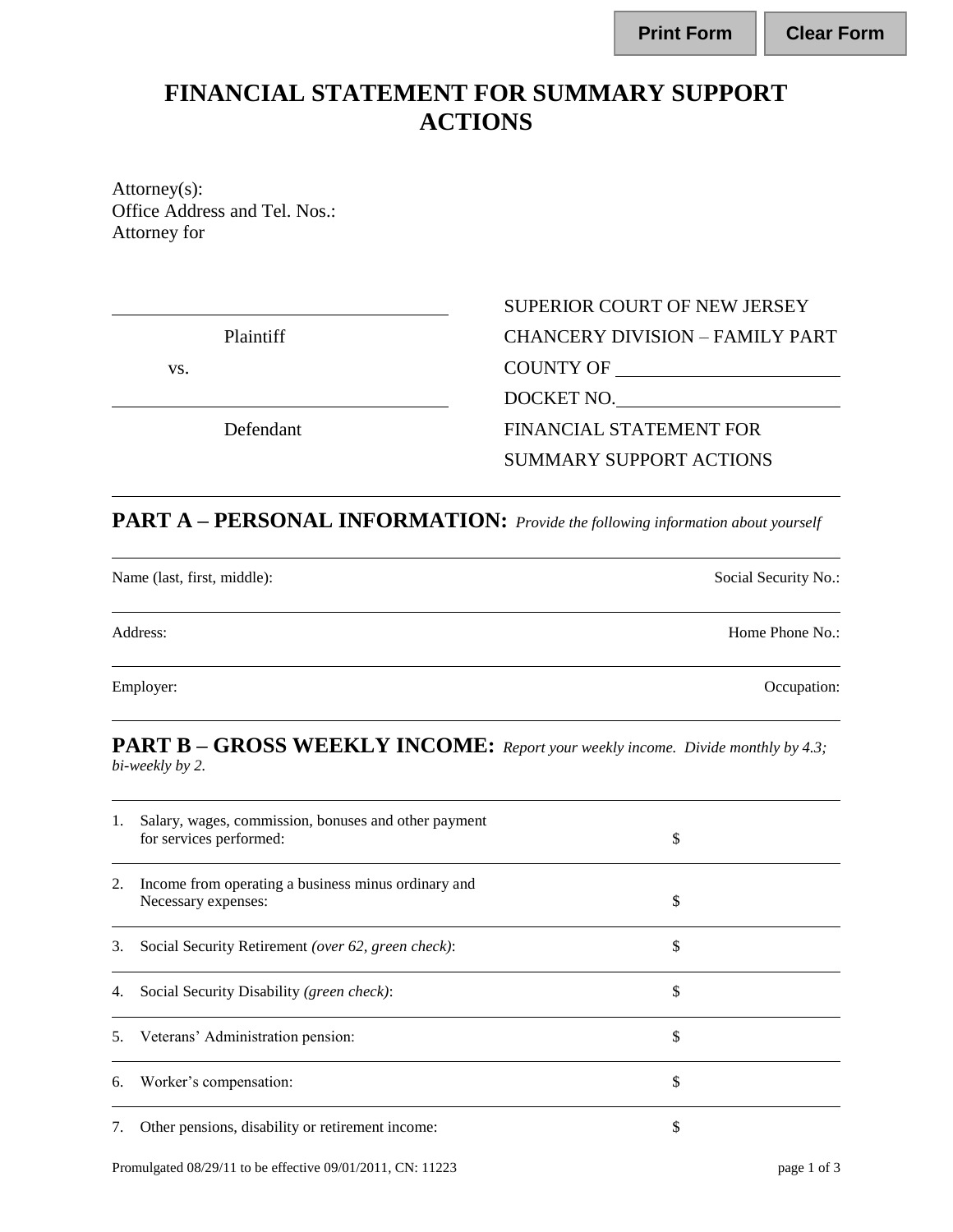| 8. | Unemployment compensation:                                       | S      |
|----|------------------------------------------------------------------|--------|
| 9. | Interest, dividends, annuities or other investment income:       | \$     |
|    | 10. Income from the sale, trade or conversion of capital assets: |        |
|    | 11. Income from an estate of a decedent (a will):                | \$     |
|    | 12. Alimony or separate maintenance from a previous marriage:    | \$     |
|    | 13. Income from Trusts:                                          | \$     |
|    | 14. Other income (specify):                                      |        |
|    | 15. Other income (specify):                                      | \$     |
|    | <b>Total Gross Income</b> (add lines 1 through 15):              | \$0.00 |

## **PART C – WEEKLY EXEMPTIONS:** *Report the following deductions from your weekly income.*

| 1. | Number of tax exemptions claimed:                                                            |   |
|----|----------------------------------------------------------------------------------------------|---|
| 2. | Mandatory union dues:                                                                        |   |
| 3. | Mandatory retirement contributions:                                                          |   |
|    | 4. Health insurance premium <i>(must include child(ren)</i> named in the <i>complaint</i> ): | S |
| 5  | Alimony or child support orders paid (State:<br>$Case No.$ $):$                              | S |

**PART D – OTHER DEPENDENT DEDUCTION:** *Complete this section only if (1) you are legally responsible for supporting a child or children other than those named in the support complaint or application, (2) the child or children are living with you and (3) you are requesting credit for the amount spent on*  raising the other child or children when the support award is calculated. You are legally responsible for all *children that are yours by birth or adoption. Answer the questions about the other parent of the child or children for whom you are requesting the credit (for example, your current spouse who is the biological mother/father of at least one of your children).* 

1. Number of other legal dependents (you must provide proof of the legal relationship:

2. Number of tax exemption the parent of the other child(ren) claims:

3. Weekly gross income of the parent of the other child(ren): \$